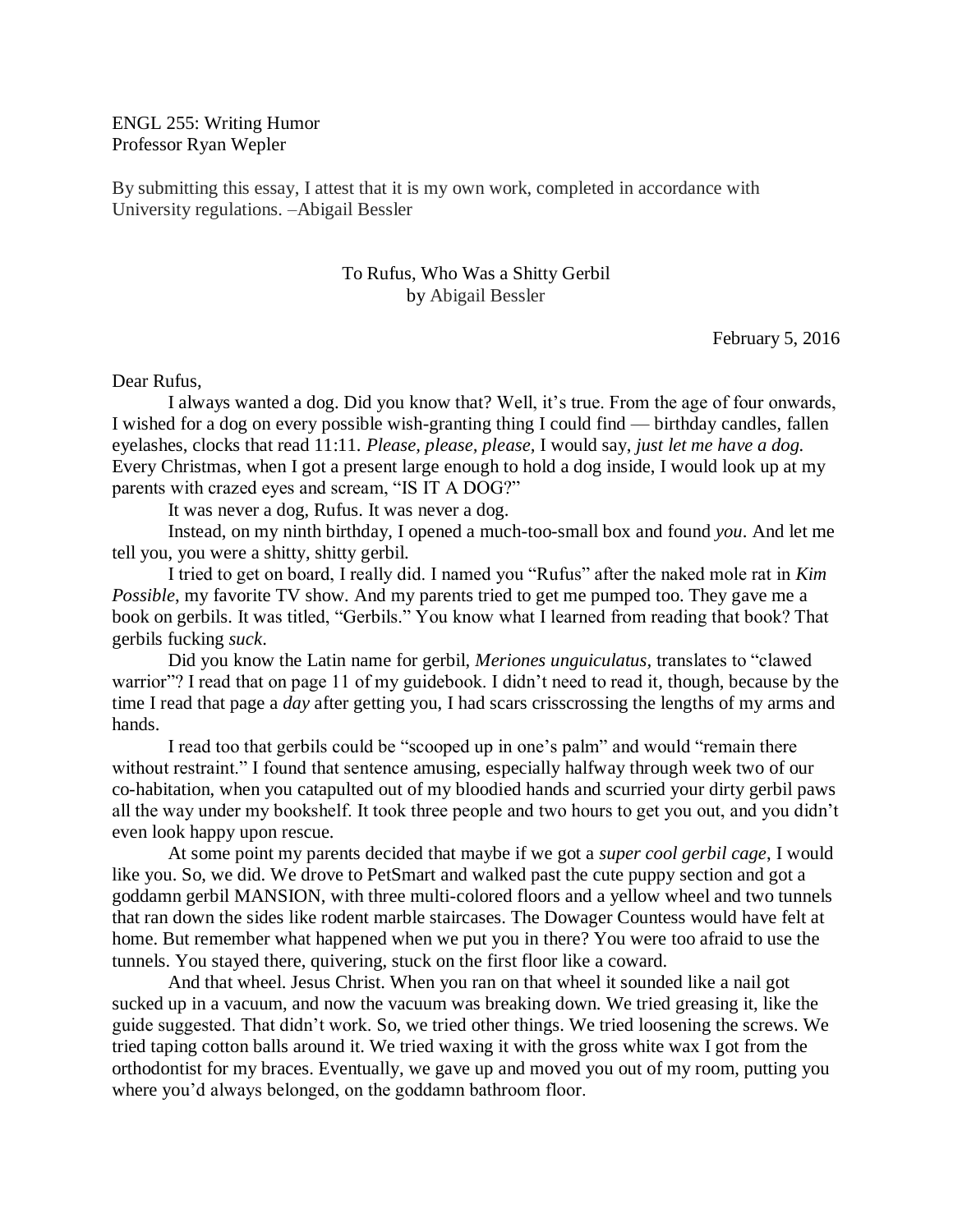Then you had to go and die. Guess what the average lifespan of a gerbil is, Rufus. Three and a half years. Guess how long you lived. Three fucking months. And how about the day you chose: *Easter*. That's right, it was the first time I experienced loss, and you had to make it *ironic.*  Jesus is risen? Great, 'cause your gerbil Rufus is full-on DEAD. Afterwards, I got so sad about death I wrote a Sylvia Plath-level tragic poem about it. Here's how it began:

## *Rufus, ever so small, died on a day of bells*

Doesn't that make you want to cry? Oh right, gerbils don't cry, although they do recognize one other by the taste of each other's *saliva*.

A week after you died, my archenemy Jess Nicholson said in front of everybody that she hoped I got two new gerbils and I named them "Please" and "Die" so they'd die even sooner than you. That sucked. But you know what sucked more? That very same day, my parents got me a *new* gerbil, because they thought it'd make me feel better. That one turned out to be pregnant when we bought her, and soon we had SIX BABY GERBILS in our gerbil mansion. My understanding of reproduction was set back by like 10 years.

By the way, you know what baby gerbils look like? SEVERED TOES. And you know we had to do after a month? Bring all but one of those gerbils back to the store. Turns out when they get old enough, gerbils EAT EACH OTHER. Because of course they do. Gerbils hate gerbils as much as I hate gerbils.

Thanks for everything, asshole.

Sincerely, Abigail Bessler